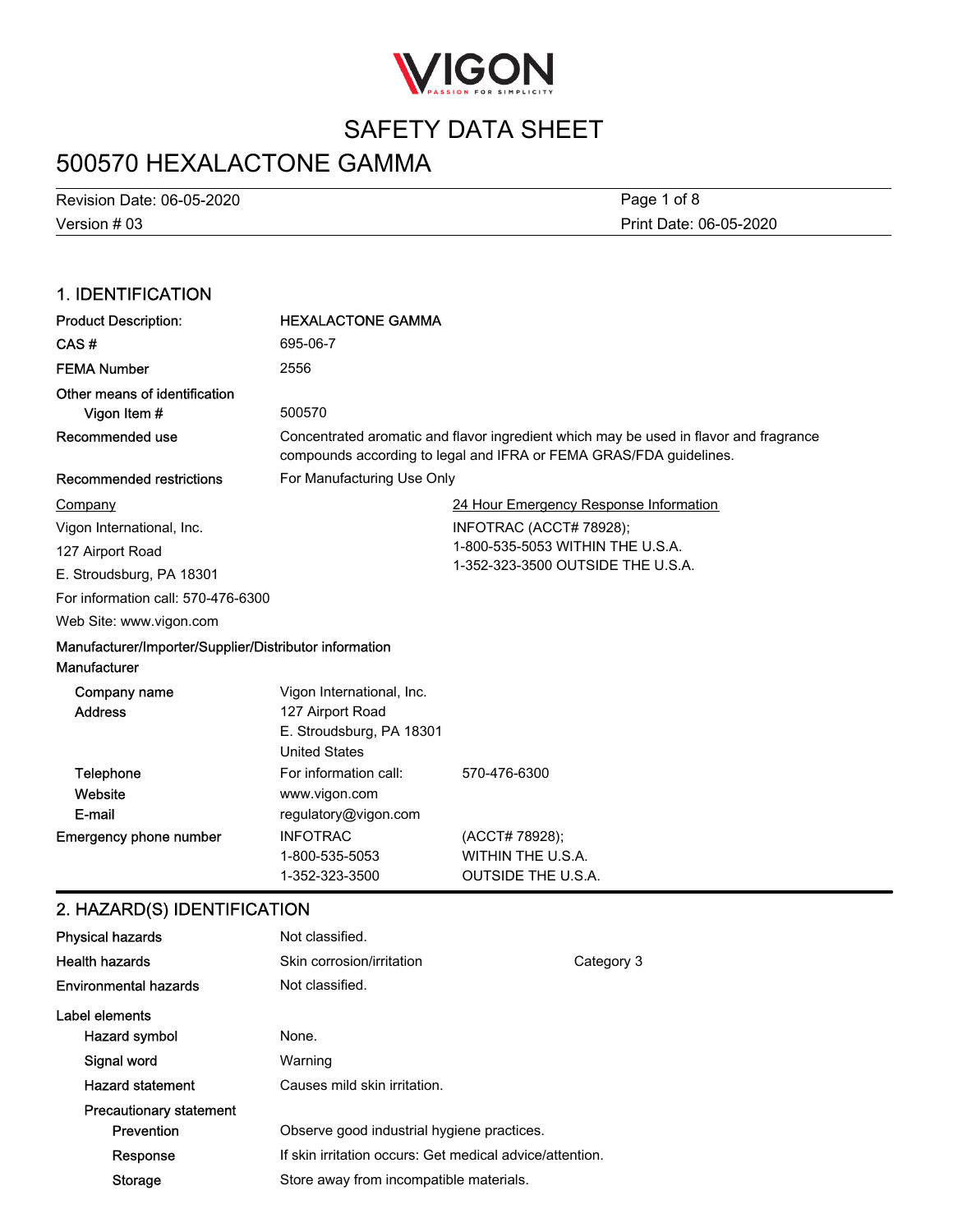

# 500570 HEXALACTONE GAMMA

| Revision Date: 06-05-2020 | Page 2 of 8                                                                    |
|---------------------------|--------------------------------------------------------------------------------|
| Version # 03              | Print Date: 06-05-2020                                                         |
|                           |                                                                                |
| Disposal                  | Dispose of waste and residues in accordance with local authority requirements. |

| יוטטעוע                                      | <u>Dispose of waste and residues in accordance with local adtribity requirements.</u>                                                                                                                                                                                                                     |
|----------------------------------------------|-----------------------------------------------------------------------------------------------------------------------------------------------------------------------------------------------------------------------------------------------------------------------------------------------------------|
| Hazard(s) not otherwise<br>classified (HNOC) | None known.                                                                                                                                                                                                                                                                                               |
| Supplemental information                     | 100% of the substance consists of component(s) of unknown acute inhalation toxicity. 100% of<br>the substance consists of component(s) of unknown acute hazards to the aquatic environment.<br>100% of the substance consists of component(s) of unknown long-term hazards to the aquatic<br>environment. |

### 3. COMPOSITION/INFORMATION ON INGREDIENTS

Substances

| Chemical name            | Common name and synonyms                                                                                                                                          | <b>CAS number</b> | %   |
|--------------------------|-------------------------------------------------------------------------------------------------------------------------------------------------------------------|-------------------|-----|
| <b>HEXALACTONE GAMMA</b> | ethyl butyrolactone<br>5-ethyl dihydro-2(3H)-furanone<br>5-ethyloxolan-2-one<br>gamma-hexanolactone<br>hydroxyhexanoic acid gamma-lactone<br>5- ethyloxolan-2-one | 695-06-7          | 100 |

### 4. FIRST-AID MEASURES

| Inhalation                                                                   | If breathing is difficult, remove to fresh air and keep at rest in a position comfortable for breathing.<br>For breathing difficulties, oxygen may be necessary. Call a physician if symptoms develop or<br>persist.                                        |
|------------------------------------------------------------------------------|-------------------------------------------------------------------------------------------------------------------------------------------------------------------------------------------------------------------------------------------------------------|
| <b>Skin contact</b>                                                          | Take off immediately all contaminated clothing. Get medical attention if irritation develops and<br>persists. Wash skin thoroughly with soap and water for several minutes.                                                                                 |
| Eye contact                                                                  | Remove contact lenses, if present and easy to do. Get medical attention if irritation develops and<br>persists. Promptly wash eyes with plenty of water while lifting the eye lids.                                                                         |
| Ingestion                                                                    | Call a physician or poison control center immediately. If swallowed, rinse mouth with water (only if<br>the person is conscious). Do not induce vomiting. If vomiting occurs, the head should be kept low<br>so that stomach vomit doesn't enter the lungs. |
| Most important<br>symptoms/effects, acute and<br>delayed                     | Mild skin irritation.                                                                                                                                                                                                                                       |
| Indication of immediate medical<br>attention and special treatment<br>needed | Not available.                                                                                                                                                                                                                                              |
| General information                                                          | Ensure that medical personnel are aware of the material(s) involved, and take precautions to<br>protect themselves. Show this safety data sheet to the doctor in attendance.                                                                                |

## 5. FIRE-FIGHTING MEASURES

| Suitable extinguishing media   | Water spray, fog. CO2, dry chemical, or alcohol resistant foam.    |
|--------------------------------|--------------------------------------------------------------------|
| Unsuitable extinguishing media | Do not use a solid water stream as it may scatter and spread fire. |
| Specific hazards arising from  | Fire may produce irritating, corrosive and/or toxic gases.         |
| the chemical                   |                                                                    |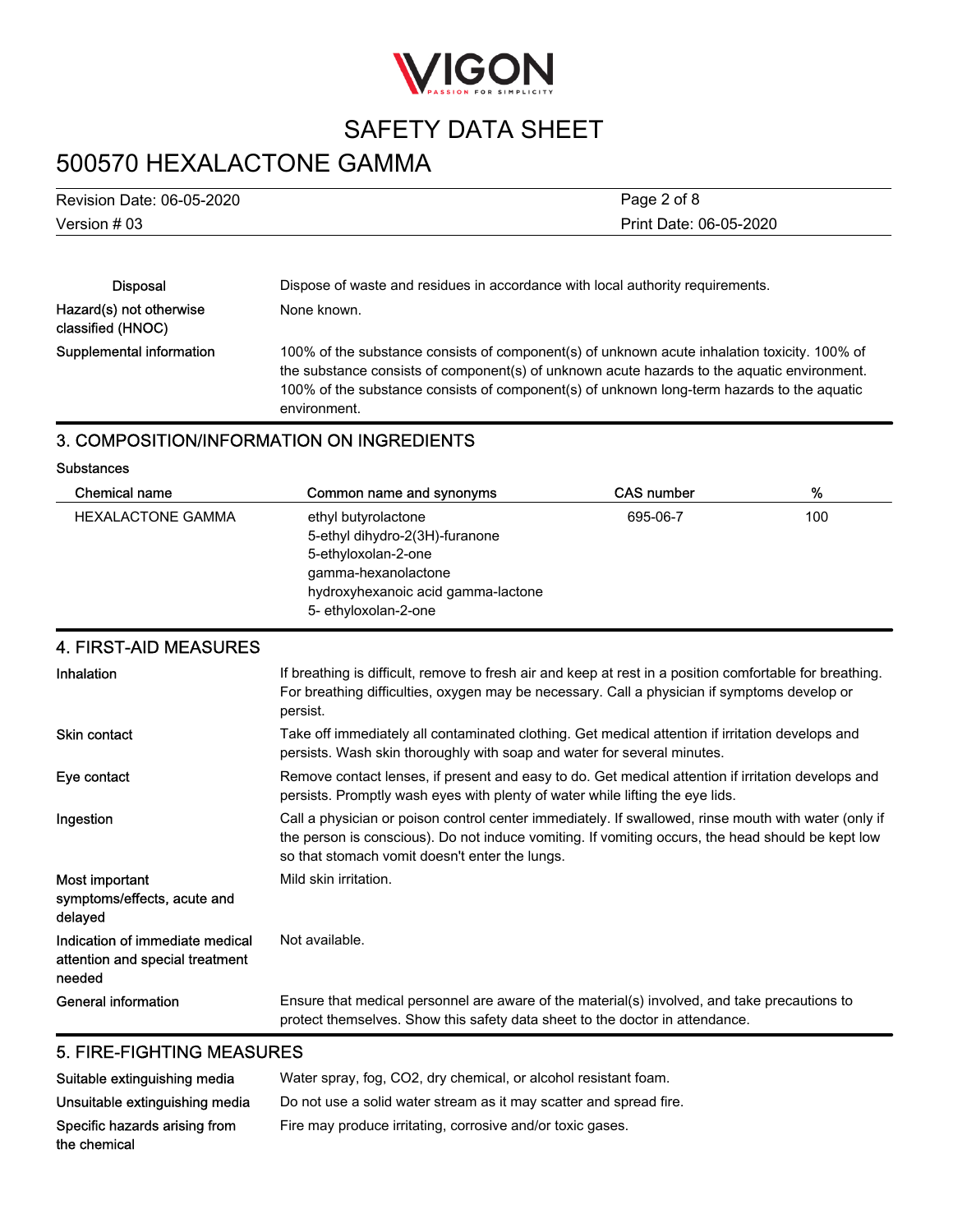

# 500570 HEXALACTONE GAMMA

| Revision Date: 06-05-2020 | Page 3 of 8            |
|---------------------------|------------------------|
| Version # 03              | Print Date: 06-05-2020 |

| Special protective equipment<br>and precautions for firefighters | Firefighters must use standard protective equipment including flame retardant coat, helmet with<br>face shield, gloves, rubber boots, and in enclosed spaces, SCBA. Structural firefighters protective<br>clothing will only provide limited protection. Wear self-contained breathing apparatus with a full<br>facepiece operated in the positive pressure demand mode when fighting fires.    |
|------------------------------------------------------------------|-------------------------------------------------------------------------------------------------------------------------------------------------------------------------------------------------------------------------------------------------------------------------------------------------------------------------------------------------------------------------------------------------|
| Fire fighting<br>equipment/instructions                          | In case of fire and/or explosion do not breathe fumes. Use standard firefighting procedures and<br>consider the hazards of other involved materials. Move containers from fire area if you can do so<br>without risk. Water runoff can cause environmental damage. Ventilate closed spaces before<br>entering them. Keep run-off water out of sewers and water sources. Dike for water control. |
| Specific methods                                                 | Use water spray to cool unopened containers.                                                                                                                                                                                                                                                                                                                                                    |
| General fire hazards                                             | Static charges generated by emptying package in or near flammable vapor may cause flash fire.                                                                                                                                                                                                                                                                                                   |

## 6. ACCIDENTAL RELEASE MEASURES

| Personal precautions, protective<br>equipment and emergency<br>procedures | Eliminate all sources of ignition. Avoid contact with skin or inhalation of spillage, dust or vapor.<br>Keep unnecessary personnel away. Do not touch damaged containers or spilled material unless<br>wearing appropriate protective clothing. Ventilate closed spaces before entering them.                                          |
|---------------------------------------------------------------------------|----------------------------------------------------------------------------------------------------------------------------------------------------------------------------------------------------------------------------------------------------------------------------------------------------------------------------------------|
| Methods and materials for<br>containment and cleaning up                  | Collect and dispose of spillage as indicated in section 13 of the SDS.                                                                                                                                                                                                                                                                 |
|                                                                           | Absorb with inert absorbent such as dry clay, sand or diatomaceous earth, commercial sorbents,<br>or recover using pumps. Stop the flow of material, if this is without risk. Eliminate all ignition<br>sources (no smoking, flares, sparks or flames in immediate area). Do not allow material to<br>contaminate ground water system. |
|                                                                           | Large Spills: Cover with plastic sheet to prevent spreading. Absorb in vermiculite, dry sand or<br>earth and place into containers.                                                                                                                                                                                                    |
|                                                                           | Small Spills: Wipe up with absorbent material (e.g. cloth, fleece). Clean surface thoroughly to<br>remove residual contamination.                                                                                                                                                                                                      |
| <b>Environmental precautions</b>                                          | Retain and dispose of contaminated wash water. Avoid release to the environment. Contact local<br>authorities in case of spillage to drain/aquatic environment. Prevent further leakage or spillage if<br>safe to do so. Do not contaminate water.                                                                                     |
| $\blacksquare$                                                            |                                                                                                                                                                                                                                                                                                                                        |

### 7. HANDLING AND STORAGE

| Precautions for safe handling   | Do not handle or store near an open flame, heat or other sources of ignition. Take precautionary<br>measures against static discharges. All equipment used when handling the product must be<br>grounded. Avoid breathing vapor. Avoid contact with eyes, skin, and clothing. Avoid prolonged<br>exposure. Wash thoroughly after handling. |
|---------------------------------|--------------------------------------------------------------------------------------------------------------------------------------------------------------------------------------------------------------------------------------------------------------------------------------------------------------------------------------------|
| Conditions for safe storage,    | Keep container closed. Handle containers with care. Open slowly in order to control possible                                                                                                                                                                                                                                               |
| including any incompatibilities | pressure release. Store in a cool, well-ventilated area.                                                                                                                                                                                                                                                                                   |

## 8. EXPOSURE CONTROLS/PERSONAL PROTECTION

| Occupational exposure limits                                          | This substance has no PEL, TLV, or other recommended exposure limit.     |  |
|-----------------------------------------------------------------------|--------------------------------------------------------------------------|--|
| <b>Biological limit values</b>                                        | No biological exposure limits noted for the ingredient(s).               |  |
| Appropriate engineering controls                                      | Use explosion-proof ventilation equipment to stay below exposure limits. |  |
| Individual protection measures, such as personal protective equipment |                                                                          |  |
| Eye/face protection                                                   | Wear safety glasses with side shields (or goggles).                      |  |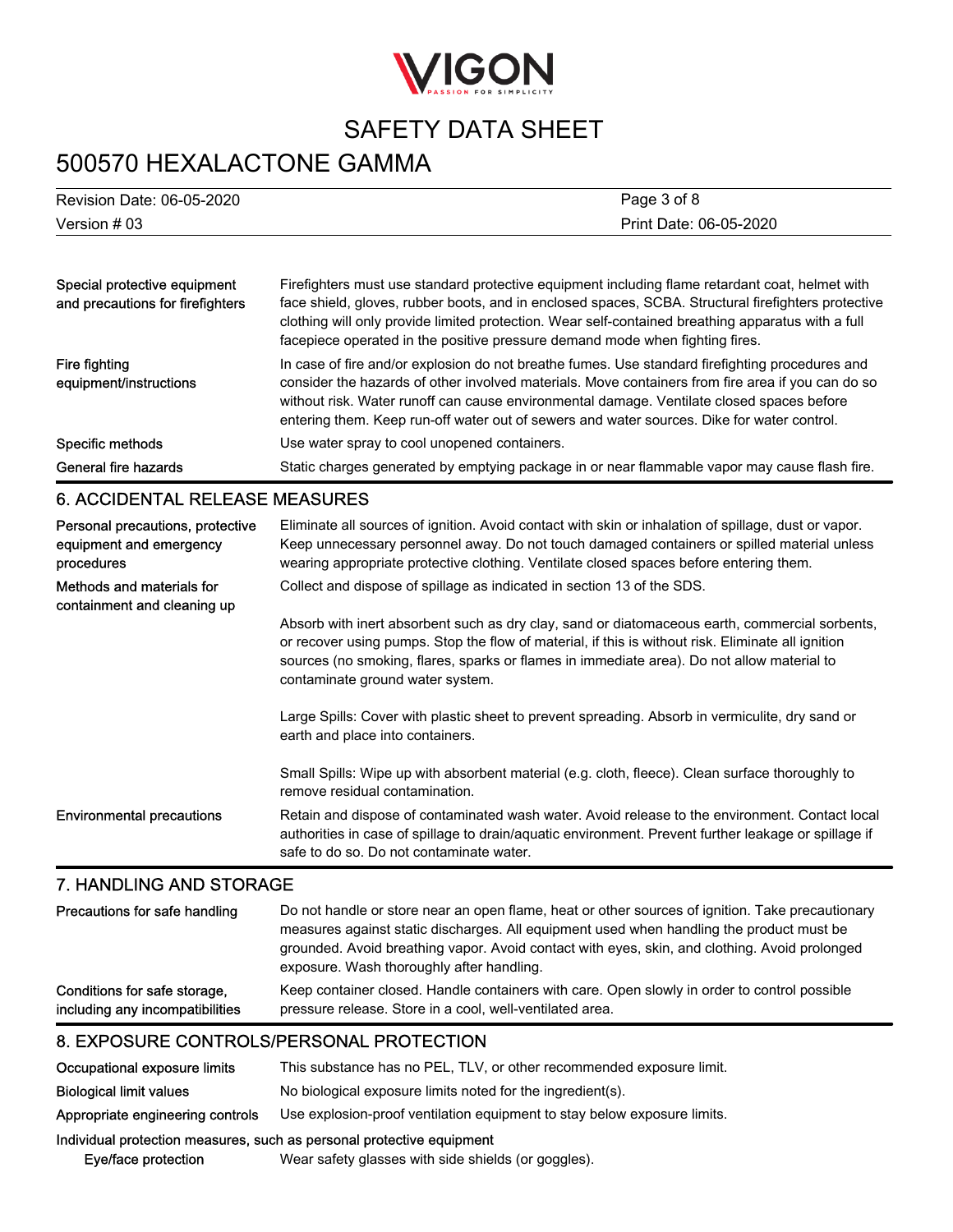

# 500570 HEXALACTONE GAMMA

Version # 03 Revision Date: 06-05-2020 Print Date: 06-05-2020 Page 4 of 8

| Skin protection                |                                                                                                                                                                                                                             |
|--------------------------------|-----------------------------------------------------------------------------------------------------------------------------------------------------------------------------------------------------------------------------|
| Hand protection                | Chemical resistant gloves.                                                                                                                                                                                                  |
| Other                          | Not available.                                                                                                                                                                                                              |
| Respiratory protection         | Respiratory protection not required. If ventilation is insufficient, suitable respiratory protection must<br>be provided.                                                                                                   |
| <b>Thermal hazards</b>         | Wear appropriate thermal protective clothing, when necessary.                                                                                                                                                               |
| General hygiene considerations | Always observe good personal hygiene measures, such as washing after handling the material<br>and before eating, drinking, and/or smoking. Routinely wash work clothing and protective<br>equipment to remove contaminants. |

## 9. PHYSICAL AND CHEMICAL PROPERTIES

| Appearance                                        | Refer to Spec Sheet               |
|---------------------------------------------------|-----------------------------------|
| <b>Physical state</b>                             | Liquid.                           |
| Form                                              | Liquid.                           |
| Color                                             | Refer to Spec Sheet               |
| Odor                                              | Characteristic.                   |
| <b>Odor threshold</b>                             | Not available.                    |
| рH                                                | Not available.                    |
| Melting point/freezing point                      | Not available.                    |
| Initial boiling point and boiling                 | 428 °F (220 °C)                   |
| range                                             |                                   |
| <b>Flash point</b>                                | > 200.0 °F (> 93.3 °C) Closed Cup |
| <b>Evaporation rate</b>                           | Not available.                    |
| Flammability (solid, gas)                         | Not applicable.                   |
| Upper/lower flammability or explosive limits      |                                   |
| <b>Flammability limit - lower</b><br>(%)          | Not available.                    |
| <b>Flammability limit - upper</b><br>(%)          | Not available.                    |
| Explosive limit - lower (%)                       | Not available.                    |
| Explosive limit - upper (%)                       | Not available.                    |
| Vapor pressure                                    | 0.15 mm Hg at 20 °C               |
| Vapor density                                     | 4                                 |
| <b>Relative density</b>                           | Not available.                    |
| Solubility(ies)                                   |                                   |
| Solubility (water)                                | Insoluble                         |
| <b>Partition coefficient</b><br>(n-octanol/water) | Not available.                    |
| Auto-ignition temperature                         | Not available.                    |
| <b>Decomposition temperature</b>                  | Not available.                    |
| <b>Viscosity</b>                                  | Not available.                    |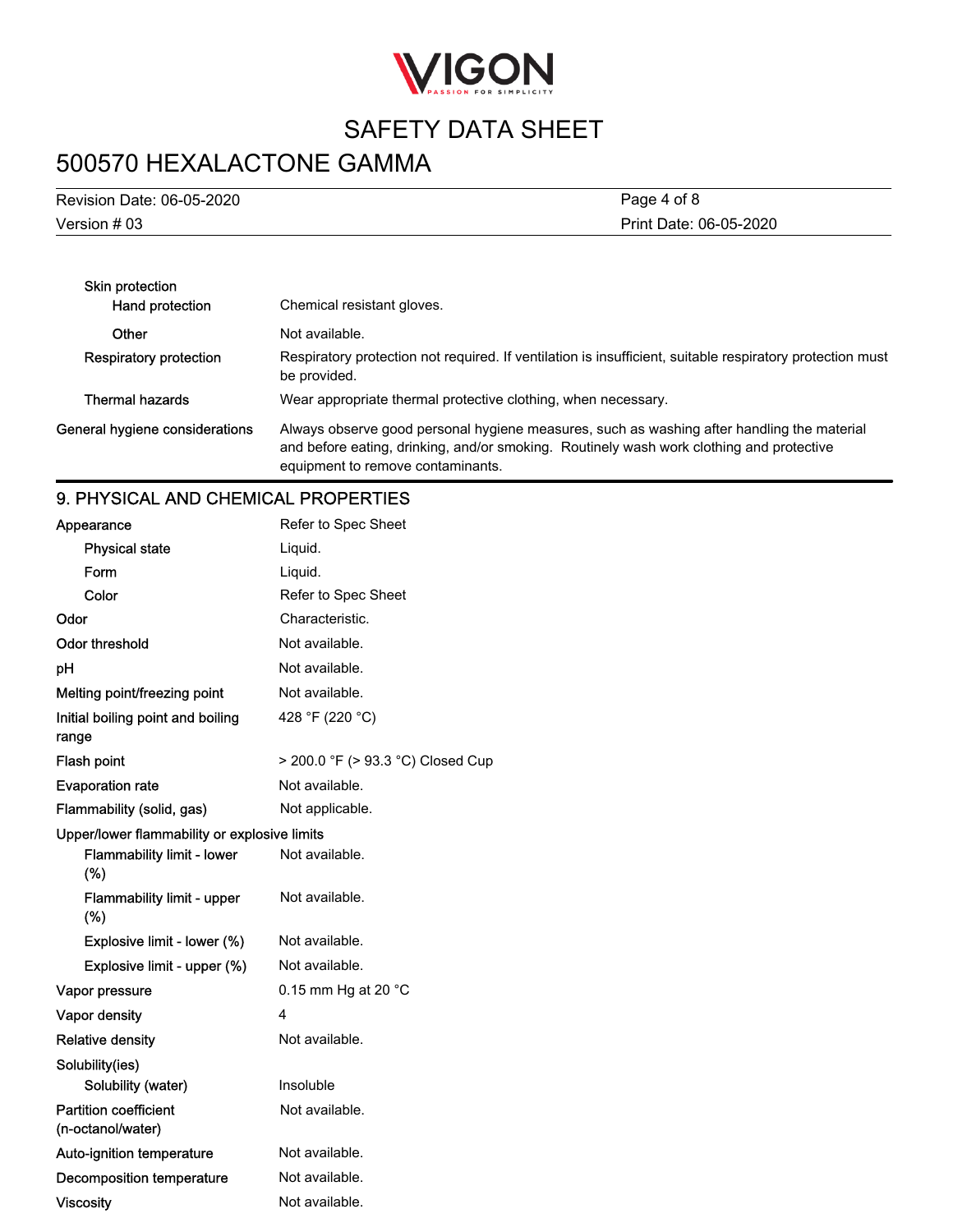

# 500570 HEXALACTONE GAMMA

Version # 03 Revision Date: 06-05-2020 Print Date: 06-05-2020 Page 5 of 8

| Other information           |                            |
|-----------------------------|----------------------------|
| <b>Explosive properties</b> | Not explosive.             |
| <b>Flammability class</b>   | Combustible IIIB estimated |
| Molecular formula           | C6H10O2                    |
| Molecular weight            | 114.14 g/mol               |
|                             | 114.14 g/mol               |
| <b>Oxidizing properties</b> | Not oxidizing.             |
| Specific gravity            | 1.02 at 25 $^{\circ}$ C    |

## 10. STABILITY AND REACTIVITY

| Reactivity                            | The product is stable and non-reactive under normal conditions of use, storage and transport. |
|---------------------------------------|-----------------------------------------------------------------------------------------------|
| <b>Chemical stability</b>             | Material is stable under normal conditions.                                                   |
| Possibility of hazardous<br>reactions | No dangerous reaction known under conditions of normal use.                                   |
| Conditions to avoid                   | Avoid temperatures exceeding the flash point. Contact with incompatible materials.            |
| Incompatible materials                | Strong oxidizing agents.                                                                      |
| Hazardous decomposition<br>products   | No hazardous decomposition products if stored and handled as indicated.                       |

## 11. TOXICOLOGICAL INFORMATION

| Information on likely routes of exposure                                           |                                                                                      |                     |  |  |  |
|------------------------------------------------------------------------------------|--------------------------------------------------------------------------------------|---------------------|--|--|--|
| Inhalation                                                                         | Knowledge about health hazard is incomplete.                                         |                     |  |  |  |
| <b>Skin contact</b>                                                                | Causes mild skin irritation.                                                         |                     |  |  |  |
| Eye contact                                                                        | Direct contact with eyes may cause temporary irritation. Causes mild eye irritation. |                     |  |  |  |
| Ingestion                                                                          | Expected to be a low ingestion hazard.                                               |                     |  |  |  |
| Symptoms related to the<br>physical, chemical and<br>toxicological characteristics | Mild skin irritation.                                                                |                     |  |  |  |
| Information on toxicological effects                                               |                                                                                      |                     |  |  |  |
| <b>Acute toxicity</b>                                                              | Not known.                                                                           |                     |  |  |  |
| Product                                                                            | <b>Species</b>                                                                       | <b>Test Results</b> |  |  |  |
| HEXALACTONE GAMMA (CAS 695-06-7)                                                   |                                                                                      |                     |  |  |  |
| Acute                                                                              |                                                                                      |                     |  |  |  |
| Dermal                                                                             |                                                                                      |                     |  |  |  |
| LD50                                                                               | Rabbit                                                                               | > 5000 mg/kg        |  |  |  |
| Oral                                                                               |                                                                                      |                     |  |  |  |
| LD50                                                                               | Rat                                                                                  | > 5000 mg/kg        |  |  |  |
| Skin corrosion/irritation                                                          | Causes mild skin irritation.<br>Skin - rabbit - Mild skin irritation - 24 h          |                     |  |  |  |
| Serious eye damage/eye<br>irritation                                               | Direct contact with eyes may cause temporary irritation.                             |                     |  |  |  |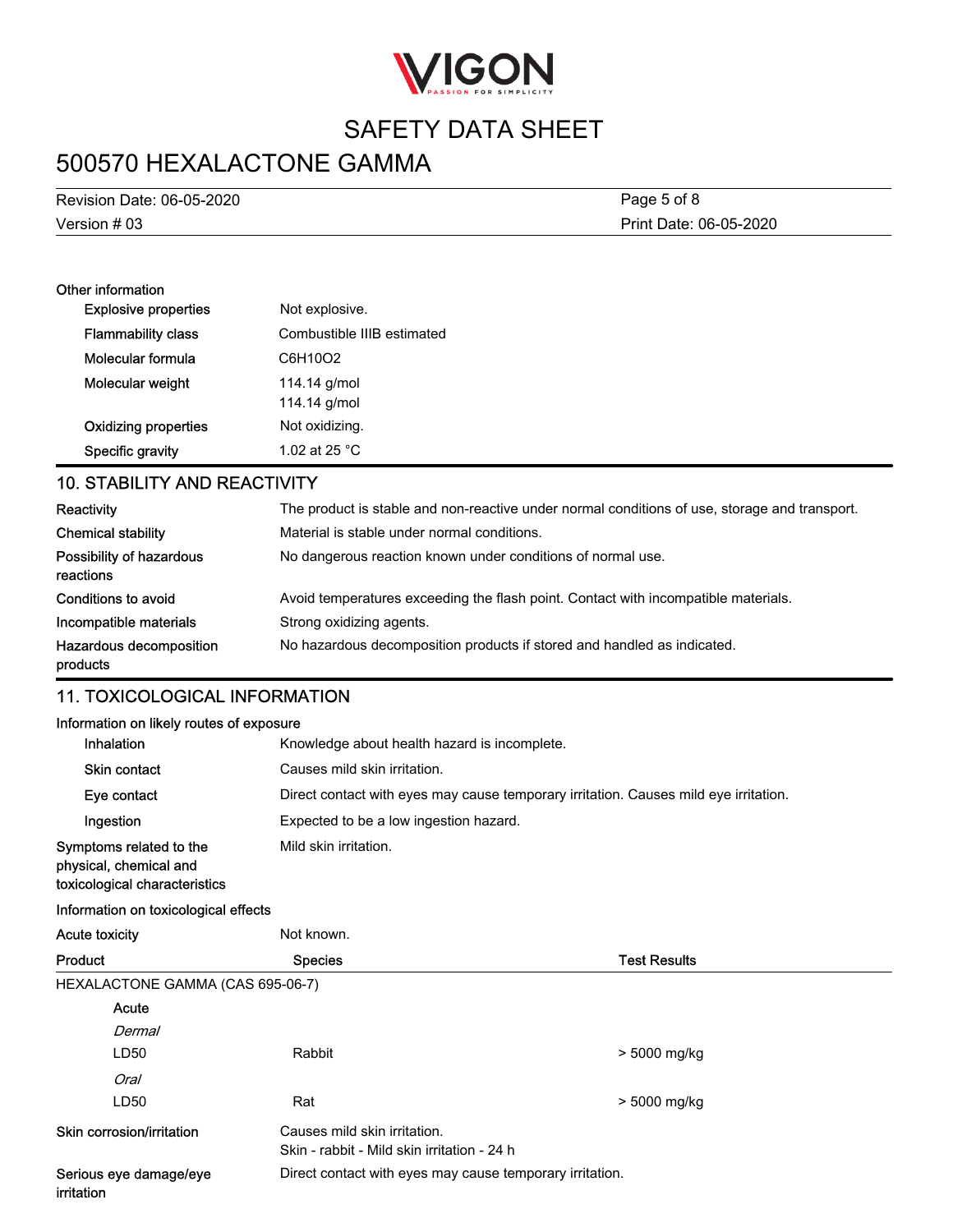

## 500570 HEXALACTONE GAMMA

| 500570 HEXALACTONE GAMMA                              |                                                                                                                                                                                                                                                                                                                              |  |  |  |
|-------------------------------------------------------|------------------------------------------------------------------------------------------------------------------------------------------------------------------------------------------------------------------------------------------------------------------------------------------------------------------------------|--|--|--|
| Revision Date: 06-05-2020                             | Page 6 of 8                                                                                                                                                                                                                                                                                                                  |  |  |  |
| Version # 03                                          | Print Date: 06-05-2020                                                                                                                                                                                                                                                                                                       |  |  |  |
|                                                       |                                                                                                                                                                                                                                                                                                                              |  |  |  |
| Respiratory or skin sensitization                     |                                                                                                                                                                                                                                                                                                                              |  |  |  |
| <b>Respiratory sensitization</b>                      | Due to partial or complete lack of data the classification is not possible.                                                                                                                                                                                                                                                  |  |  |  |
| Skin sensitization                                    | Due to partial or complete lack of data the classification is not possible.                                                                                                                                                                                                                                                  |  |  |  |
| Germ cell mutagenicity                                | Due to partial or complete lack of data the classification is not possible.                                                                                                                                                                                                                                                  |  |  |  |
| Carcinogenicity                                       | Due to partial or complete lack of data the classification is not possible.                                                                                                                                                                                                                                                  |  |  |  |
|                                                       | IARC Monographs. Overall Evaluation of Carcinogenicity                                                                                                                                                                                                                                                                       |  |  |  |
| Not listed.                                           |                                                                                                                                                                                                                                                                                                                              |  |  |  |
|                                                       | OSHA Specifically Regulated Substances (29 CFR 1910.1001-1053)                                                                                                                                                                                                                                                               |  |  |  |
| Not listed.                                           |                                                                                                                                                                                                                                                                                                                              |  |  |  |
|                                                       | US. National Toxicology Program (NTP) Report on Carcinogens                                                                                                                                                                                                                                                                  |  |  |  |
| Not listed.                                           |                                                                                                                                                                                                                                                                                                                              |  |  |  |
| Reproductive toxicity                                 | Due to partial or complete lack of data the classification is not possible.                                                                                                                                                                                                                                                  |  |  |  |
| Specific target organ toxicity -<br>single exposure   | Due to partial or complete lack of data the classification is not possible.                                                                                                                                                                                                                                                  |  |  |  |
| Specific target organ toxicity -<br>repeated exposure | Due to partial or complete lack of data the classification is not possible.                                                                                                                                                                                                                                                  |  |  |  |
| <b>Aspiration hazard</b>                              | Due to partial or complete lack of data the classification is not possible.                                                                                                                                                                                                                                                  |  |  |  |
| <b>12. ECOLOGICAL INFORMATION</b>                     |                                                                                                                                                                                                                                                                                                                              |  |  |  |
| Ecotoxicity                                           | The product is not classified as environmentally hazardous. However, this does not exclude the<br>possibility that large or frequent spills can have a harmful or damaging effect on the environment.                                                                                                                        |  |  |  |
| Persistence and degradability                         | No data is available on the degradability of this substance.                                                                                                                                                                                                                                                                 |  |  |  |
| <b>Bioaccumulative potential</b>                      | No data available.                                                                                                                                                                                                                                                                                                           |  |  |  |
| Mobility in soil                                      | No data available.                                                                                                                                                                                                                                                                                                           |  |  |  |
| Other adverse effects                                 | No other adverse environmental effects (e.g. ozone depletion, photochemical ozone creation<br>potential, endocrine disruption, global warming potential) are expected from this component.                                                                                                                                   |  |  |  |
| <b>13. DISPOSAL CONSIDERATIONS</b>                    |                                                                                                                                                                                                                                                                                                                              |  |  |  |
| <b>Disposal instructions</b>                          | Do not discharge into drains, water courses or onto the ground. Do not allow this material to drain<br>into sewers/water supplies. Do not contaminate ponds, waterways or ditches with chemical or<br>used container. Dispose of contents/container in accordance with<br>local/regional/national/international regulations. |  |  |  |
| Local disposal regulations                            | Dispose in accordance with all applicable regulations.                                                                                                                                                                                                                                                                       |  |  |  |
| Hazardous waste code                                  | Not established.                                                                                                                                                                                                                                                                                                             |  |  |  |
| Waste from residues / unused<br>products              | Empty containers or liners may retain some product residues. This material and its container must<br>be disposed of in a safe manner (see: Disposal instructions).                                                                                                                                                           |  |  |  |

Since emptied containers may retain product residue, follow label warnings even after container is emptied. Empty containers should be taken to an approved waste handling site for recycling or disposal. Contaminated packaging

## 14. TRANSPORT INFORMATION

Not regulated as dangerous goods.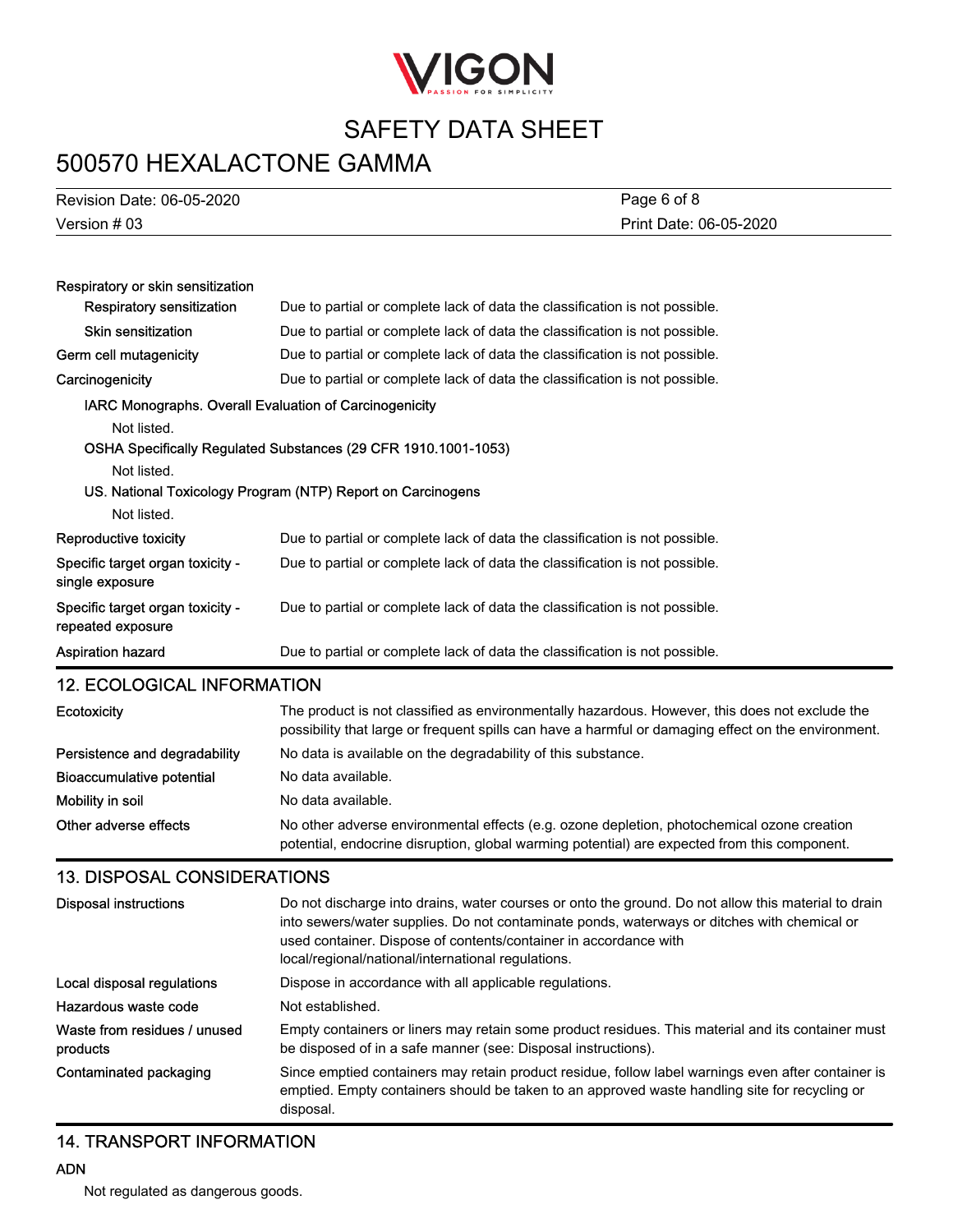

## 500570 HEXALACTONE GAMMA

Version # 03 Revision Date: 06-05-2020

Print Date: 06-05-2020 Page 7 of 8

#### ADR

Not regulated as dangerous goods.

#### RID

Not regulated as dangerous goods.

### **DOT**

#### BULK

Not regulated as dangerous goods.

#### DOT

#### NON-BULK

Not regulated as dangerous goods.

#### IATA

Not regulated as dangerous goods.

#### IMDG

Not regulated as dangerous goods.

### 15. REGULATORY INFORMATION

#### US federal regulations

This product is a "Hazardous Chemical" as defined by the OSHA Hazard Communication Standard, 29 CFR 1910.1200.

#### Toxic Substances Control Act (TSCA)

#### TSCA Section 12(b) Export Notification (40 CFR 707, Subpt. D)

Not regulated.

### CERCLA Hazardous Substance List (40 CFR 302.4)

Not listed.

### SARA 304 Emergency release notification

Not regulated.

### OSHA Specifically Regulated Substances (29 CFR 1910.1001-1053)

Not listed.

### Superfund Amendments and Reauthorization Act of 1986 (SARA)

### SARA 302 Extremely hazardous substance

Not listed.

### SARA 311/312 Hazardous No chemical

### SARA 313 (TRI reporting)

Not regulated.

### Other federal regulations

### Clean Air Act (CAA) Section 112 Hazardous Air Pollutants (HAPs) List

Not regulated.

### Clean Air Act (CAA) Section 112(r) Accidental Release Prevention (40 CFR 68.130)

Not regulated.